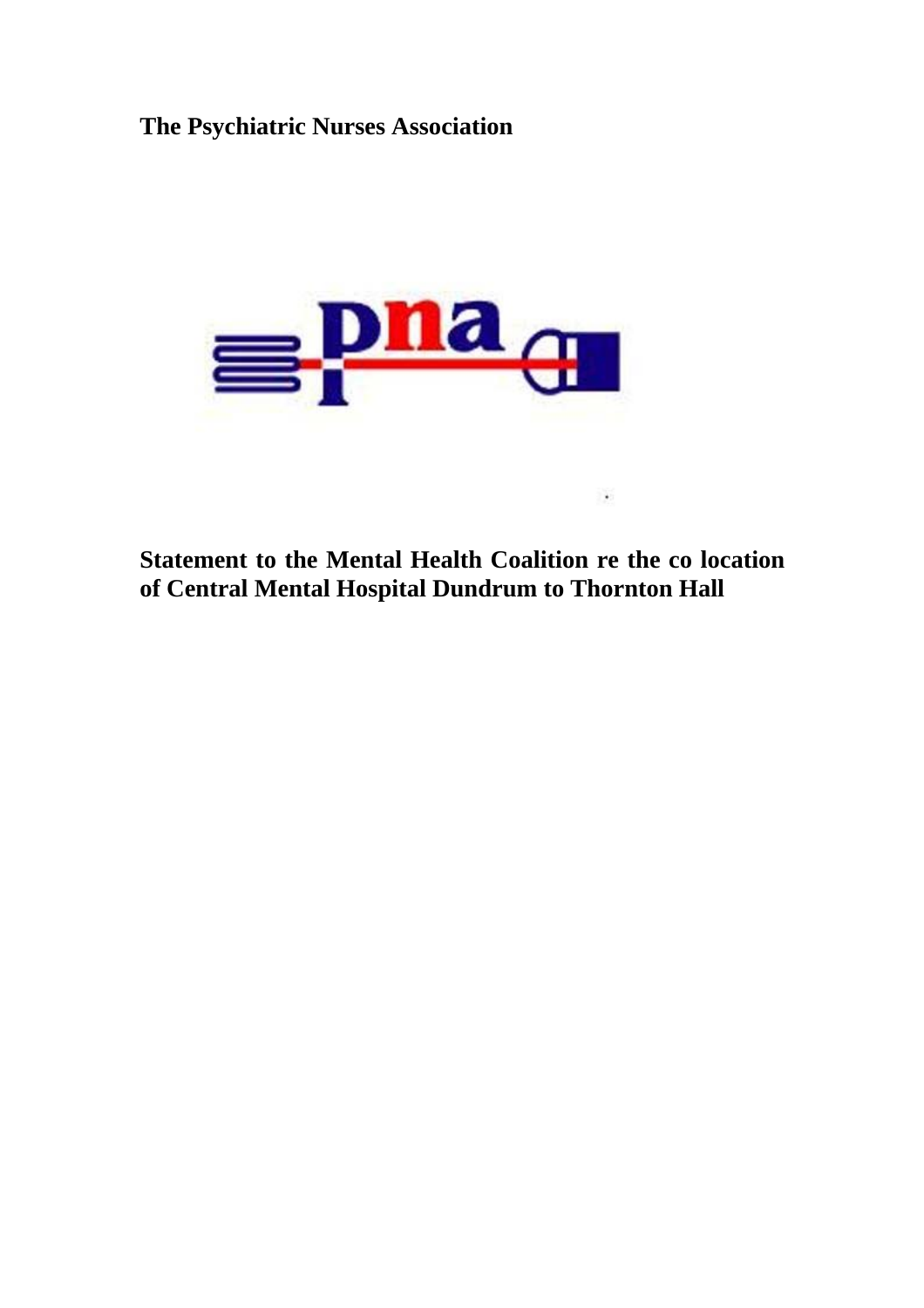The Psychiatric Nurses Association as a representative professional body has a central role to play in the determination of a quality, client centred, mental health service. Equally the organisation is absolute and deliberate in the pursuance of the necessary education, support and autonomy to ensure that nurses can transform and extend their roles into the many developing areas in the interest of patient/ client treatment and care.

This statement by the Psychiatric Nurses Association on the relocation of the Central Mental Hospital Dundrum (CMHD) is grounded in critical insights with respect to the past and present of what is currently the only the sole specialist forensic mental health service in Ireland.

The ethos of the mental health services must be based on the belief that service users and their carers must be given a leading voice in the development and running of services used by themselves, however on March 10<sup>th</sup> 2004 Mr. Tim O'Malley. Minister of State with special responsibility for mental health stated the then Minister for Justice, Equality and Law Reform believed the hospital *"should be adjacent to a prison".* In January 2005 much to the surprise of all interested parties the government announced they were intending to build a new hospital to replace the Central Mental Hospital Dundrum with a hospital based at Thornton Hall on the same site as the replacement prison for Mountjoy. On the  $16<sup>th</sup>$  May Mr. Tim O'Malley T.D. confirmed the government had approved the building of the new hospital at Thornton Hall.

It seems patients their carers and families and the staff of the CMHD have now been placed in a reactionary position having to respond to imposed change, consequently it seems developments in the national forensic mental health services are occurring in a non consultative ad hoc fashion. This is disappointing given the long and chequered history of CMHD and its position and relationship with the local community and the many alliances it has made with both supportive interested parties and the community at large.

A brief insight into its development casts us back to 1843 when a parliamentary committee was set up under Lord Sugden, Lord Chancellor of Ireland, to look at the treatment of "*criminal lunatics*" as a result of this in 1845 Sir Thomas Freemantle introduced the bill that was to establish a central criminal asylum in Ireland. In 1850 The Central Criminal Lunatic Asylum was opened signalling a new era in the treatment of the mentally ill in Ireland. In 1961 the hospital was renamed The Central Mental Hospital. When the hospital opened it was even then considered "old-fashioned" adopting the "corridor and cell" model of the 18<sup>th</sup> century rather than "the Nightingale" model of the 19<sup>th</sup> century.

The Central Mental Hospital as it is now known was looked at in 1966 by "The Commission on Mental Illness" and it recommended the hospital should be transferred to the administration of the Dept. of Health and that government should bring about necessary changes to facilitate the introduction of psychiatric nurses in the hospital.The Health Act 1970 allowed the transfer of the hospital from the Justice Dept. to the Dept. of Health; however it was not until 1992 that psychiatric nurses were introduced. At last the hospital was heading in the right direction and over the following years we saw a gradual shifting in philosophy in the hospital from custodial to therapeutic care. We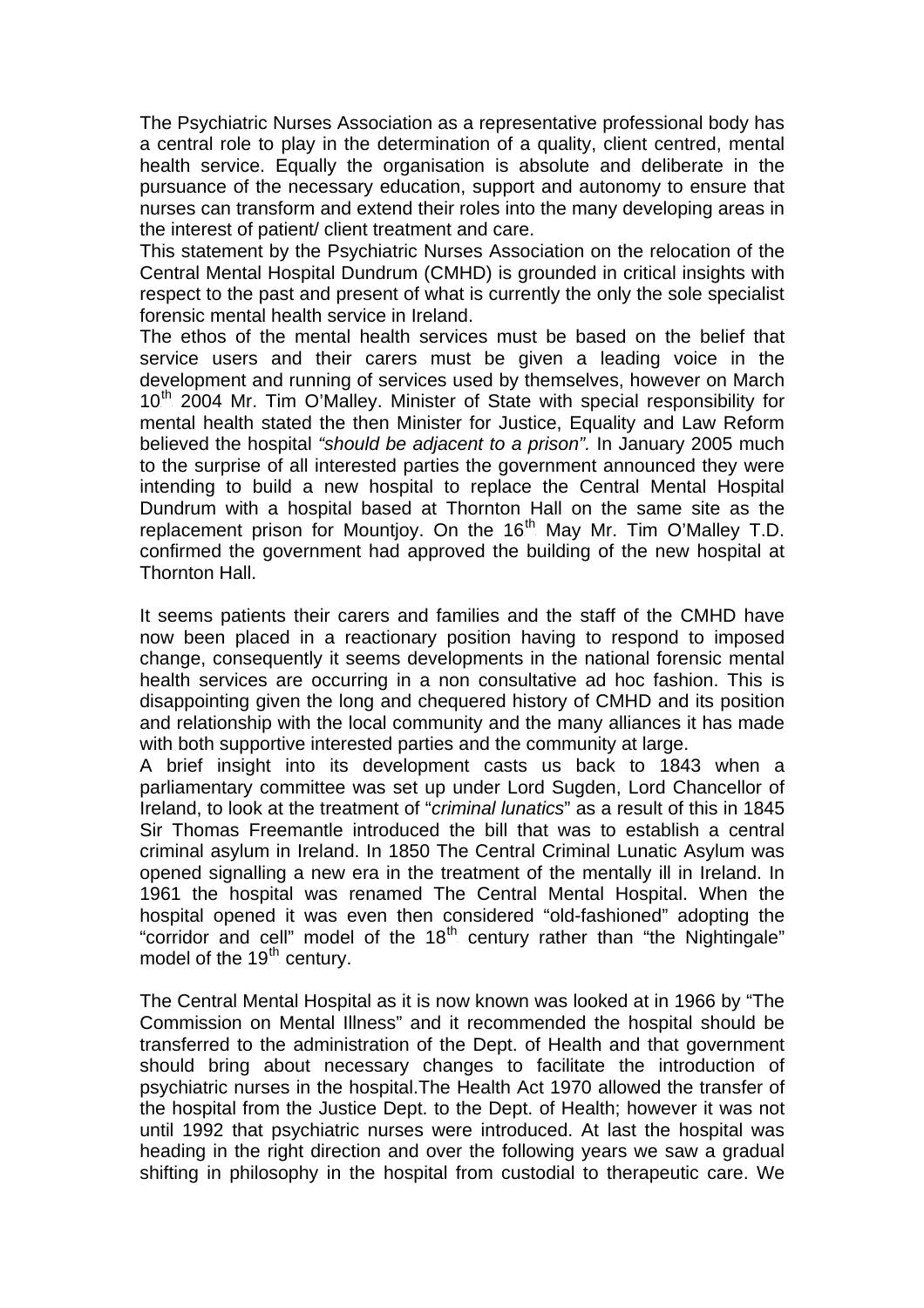have seen huge changes in the Central Mental Hospital as the number of psychiatrists, nurses and other therapeutic staff increased unfortunately the actual structural facility remained the same.

Not only that but over the last  $10 - 15$  years considerable advances have been made beyond the large asylum and custodial model of care. New treatment modalities and therapeutic interventions and a more discerning public have influenced the need for new directions in all aspects in mental health- no less is expected in a strategic forensic mental health service.

The synergy involved in an appropriate alliance between the institutional base and forensic community mental health services based on the concept of recovery as proposed in government policy "Vision for Change" has major potential, not only to radically increase the efficacy of services, but also to go a long way towards reducing the stigma associated with mental illness.

Given the sometimes lack of natural constituency for the mentally ill, the state has a role in challenging discriminatory practices. Therefore the state should not indulge in discriminatory practices. This conflictual proposal to re locate CMHD beside a prison is considered by this union a backward discriminatory step which adversely affects morale for all parties concerned.

The current Minister for Health, Mary Harney on visiting the hospital described the conditions as similar to the prison on Robben Island, South Africa, where Nelson Mandela was incarcerated. This now seems ironic with the same minister committed to placing the hospital on the same site as a prison complex

Prior to the election Green Party Dublin West candidate, Roderic O'Gorman repeated his party's opposition to FF/PD government's plan to build the new hospital next to a prison complex.

*"The Green Party opposes this plan for three main reasons. We see it as bad penal policy – it is wrong to force the families of those imprisoned to make the long journey out to an isolated location like Thornton. We see it as bad mental health policy – locating the Central Mental Hospital beside a prison increases the stigmatisation of mental health. Finally, we see it as a huge and unfair imposition on a small rural community like the one in the Rolestown, Killsallaghan area. For these reasons, the Green Party has stated very clearly in our Election Manifesto that we oppose the building of Thornton Hall and we oppose the relocation of the Central Mental Hospital to the site."* 

Where is the Green Party now that they are in government? Sadly they have gone very quiet on the subject. So much for their manifesto and their commitments!

In 2001 the government published *Quality and Fairness, A health system for you,* in it the Health Minister stated in the foreword *"What distinguishes this strategy is the unique level of public consultation on which it is based. Individuals, professional groups, disciplines, voluntary organisations and state agencies all contributed significantly to the thinking manifest in the Strategy,*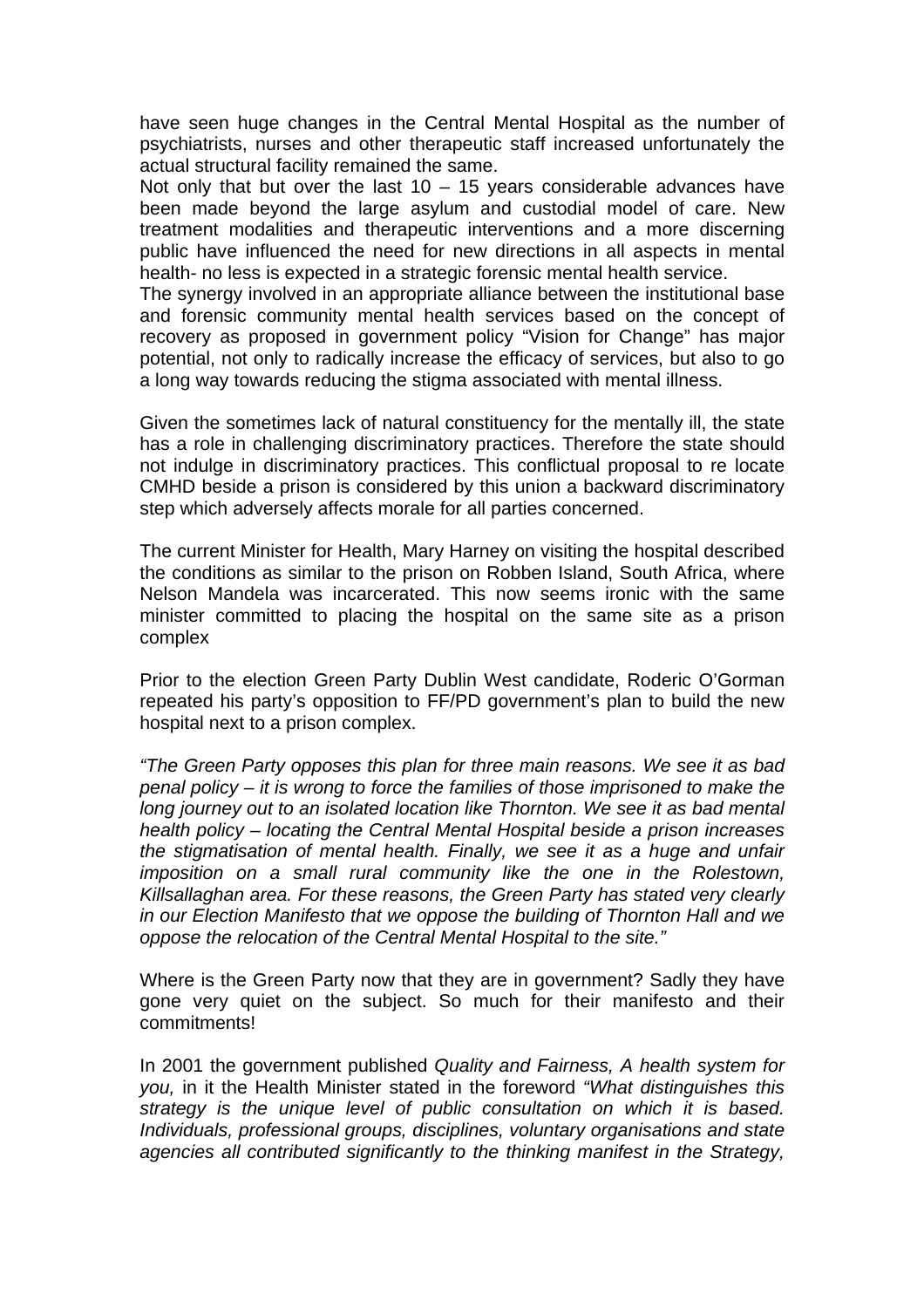*and will continue to contribute to the management of the changes they sought."* 

The Taoiseach in his foreword stated *"For all parts of the system, from government down, implementation will require an effective partnership with people willing to work together and, where necessary, change the way business is currently done."* 

It would seem for all their eloquent words on consultation and partnership the government will not change the way they do business.

The strategy defined four principles which would apply in their dealings with the public; **Equity, People-Centredness, Quality** and **Accountability.** 

**The Vision**: *A health system that supports and empowers you, your family and community to achieve your full potential* 

> *A health system that is there when you need it, That is fair, and that you can trust*

 *A health system that encourages you to have your say, Listens to you, and ensures that your views are taken into account.* 

This "vision" it would appear does not include the patients or their families from the Central Mental Hospital.

Within the current mental health services there are extensive resources whose value in no way has been optimised. With regard to capital resource, the value of land and buildings in the CMHD is potentially enormous. The failure to estimate and realise the value of this resource and to apply it to fund the new structures required in a forensic community mental health service is reflective of the rigidities in central health service management.

The capital requirement to achieve a first class national community forensic service can largely be met by realising the financial worth of the extensive institutional base and prioritising the resulting monies for the new forensic community mental health service and to transpose the substantial staff and capital resources available in the declining institutional model to support community developments. Conflicting viewpoints and a dysfunctional management system within the health services underlie the failure to provide high quality, accountable, efficient and easily accessible services

The Health Service Executive (HSE) has the responsibility for the implementation of the recommendations laid down for a national community forensic mental health service laid down in *Vision for Change* and must show urgency and vigour in doing so.

To conclude with a quote from Dr John Owens Chair of the Mental Health Commission:

*"Mental health has never been a topic of abiding interest within the Irish health services. The pattern is very much one of long periods of disinterest and*